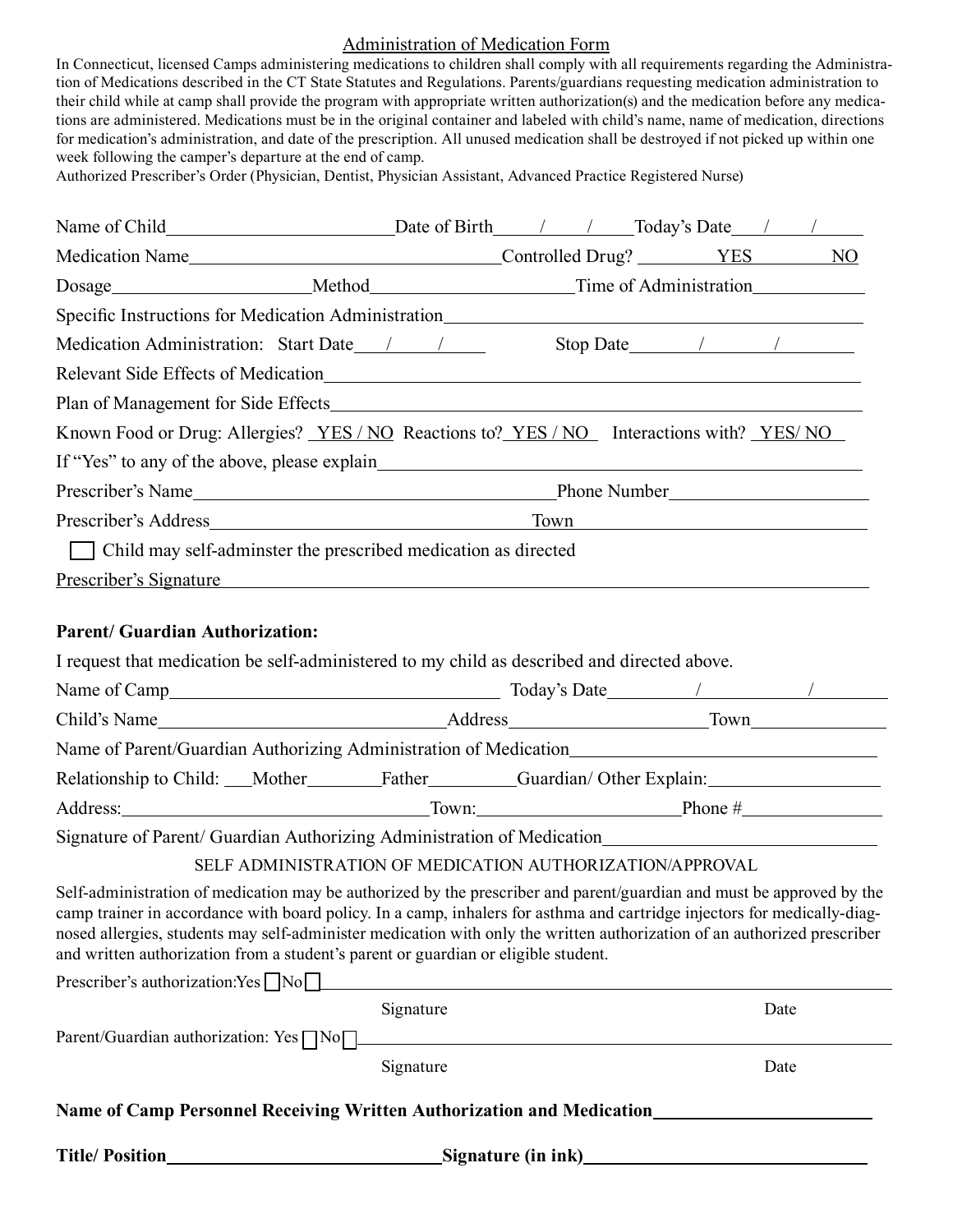## **Important Information Regarding the Administration of Medication**

In accordance with the Department of Public Health of the State of Connecticut, eCamps Inc. has written policy regarding the administration of medication. Our summer programs limit medication usage to camper self administration (of a school age). Our program will keep the proper documentation on file. If your child brings to camp an Epi-Pen, inhaler or other prescribed oral or topical medication, or a non-prescribed (over-the-counter) oral or topical medication that may need to be provided, camper must be able to self-administer.

Please complete and return the following forms: Health Record and Release Form Self-Administration of Medication Form

Be sure to read the Administration of Medication Policy below.

# **Administration of Medication Policy**

eCamps Summer Programs will keep on file the following information:

Prescribed inhalers, Epi-Pens or other medications with parents' consent and a doctor's signature. Non-prescription oral medications with parent's consent and a doctor's signature

**A separate authorization form is needed for each individual medication brought to camp**, and each requires both a parent's and a doctor's signature.

## **Parents Responsibilities**

It is the parent's responsibility to inform program staff upon registration that their child has a prescribed inhaler, epi-pen, or other medication. The medication must be maintained privately in the child's bag so as to be inaccessible to other children. Medication forms are required to be signed by parent and physician before the program starts.

Form must include: The child's name, address, and birth date The medication name The prescribed dose The method of which it will be self-administered (oral, topical, Epi-pen, etc) The time to be self-administered The side effects The prescriber's name and address Medications must be in their original container and clearly labeled.